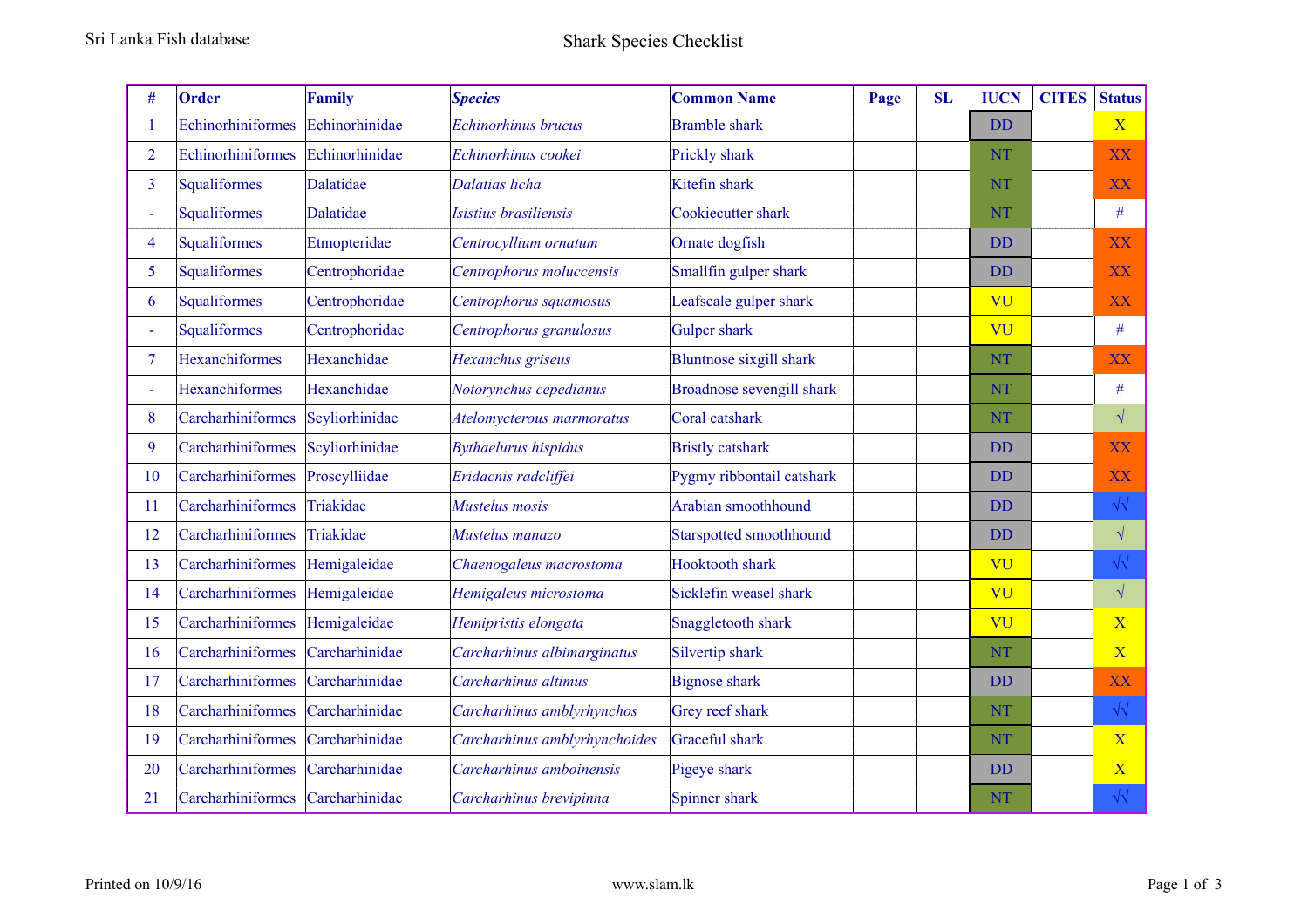| #              | Order             | <b>Family</b>  | <b>Species</b>            | <b>Common Name</b>         | Page | <b>SL</b> | <b>IUCN</b> | <b>CITES</b> | <b>Status</b>           |
|----------------|-------------------|----------------|---------------------------|----------------------------|------|-----------|-------------|--------------|-------------------------|
| 22             | Carcharhiniformes | Carcharhinidae | Carcharhinus dussumieri   | Whitecheek shark           |      |           | <b>NT</b>   |              | $\sqrt{\sqrt{2}}$       |
| 23             | Carcharhiniformes | Carcharhinidae | Carcharhinus falciformis  | <b>Silky shark</b>         |      |           | <b>NT</b>   |              | $\sqrt{2}$              |
| 24             | Carcharhiniformes | Carcharhinidae | Carcharhinus hemiodon     | Pondicherry shark          |      |           | CR          |              | XX                      |
| 25             | Carcharhiniformes | Carcharhinidae | Carcharhinus leucas       | <b>Bull shark</b>          |      |           | <b>NT</b>   |              | $\sqrt{ }$              |
| 26             | Carcharhiniformes | Carcharhinidae | Carcharhinus limbatus     | <b>Blacktip shark</b>      |      |           | <b>NT</b>   |              | $\sqrt{2}$              |
| 27             | Carcharhiniformes | Carcharhinidae | Carcharhinus longimanus   | Oceanic whitetip shark     |      | $\geq$    | VU          | App II       | $\sqrt{2}$              |
| 28             | Carcharhiniformes | Carcharhinidae | Carcharhinus macloti      | Hardnose shark             |      |           | <b>NT</b>   |              | $\sqrt{\sqrt{2}}$       |
| 29             | Carcharhiniformes | Carcharhinidae | Carcharhinus melanopterus | <b>Blacktip reef shark</b> |      |           | <b>NT</b>   |              | $\sqrt{2}$              |
| 30             | Carcharhiniformes | Carcharhinidae | Carcharhinus plumbeus     | Sandbar shark              |      |           | VU          |              | $\sqrt{ }$              |
| 31             | Carcharhiniformes | Carcharhinidae | Carcharhinus sealei       | <b>Blackspot shark</b>     |      |           | <b>NT</b>   |              | $\sqrt{\sqrt{2}}$       |
| 32             | Carcharhiniformes | Carcharhinidae | Carcharhinus sorrah       | Spottail shark             |      |           | <b>NT</b>   |              | $\sqrt{\sqrt{2}}$       |
| 33             | Carcharhiniformes | Carcharhinidae | Galeocerdo cuvier         | <b>Tiger shark</b>         |      |           | <b>NT</b>   |              | $\overline{\mathbf{X}}$ |
| $\blacksquare$ | Carcharhiniformes | Carcharhinidae | Glyphis gangeticus        | Ganges shark               |      |           | <b>CR</b>   |              | $\#$                    |
| 34             | Carcharhiniformes | Carcharhinidae | Lamiopsis temminckii      | <b>Broadfin shark</b>      |      |           | EN          |              | <b>XX</b>               |
| 35             | Carcharhiniformes | Carcharhinidae | Loxodon macrorhinus       | Sliteye shark              |      |           | LC          |              | $\sqrt{\sqrt{2}}$       |
| 36             | Carcharhiniformes | Carcharhinidae | Negaprion acutidens       | Sicklefin lemon shark      |      |           | VU          |              | $\sqrt{\sqrt{2}}$       |
| $\blacksquare$ | Carcharhiniformes | Carcharhinidae | Negaprion brevirostris    | Lemon shark                |      |           | <b>NT</b>   |              | $\#$                    |
| 37             | Carcharhiniformes | Carcharhinidae | Prionace glauca           | <b>Blue</b> shark          |      |           | <b>NT</b>   |              | $\sqrt{2}$              |
| 38             | Carcharhiniformes | Carcharhinidae | Rhizoprionodon acutus     | Milk shark                 |      |           | LC          |              | $\sqrt{}$               |
| 39             | Carcharhiniformes | Carcharhinidae | Rhizoprionodon oligolinx  | Grey sharpnose shark       |      |           | LC          |              | $\sqrt{}$               |
| 40             | Carcharhiniformes | Carcharhinidae | Scoliodon laticaudus      | Spadenose shark            |      |           | <b>NT</b>   |              | $\sqrt{2}$              |
| 41             | Carcharhiniformes | Carcharhinidae | Triaenodon obesus         | Whitetip reef shark        |      |           | <b>NT</b>   |              | $\sqrt{2}$              |
| 42             | Carcharhiniformes | Sphyrnidae     | Eusphyra blochii          | Winghead shark             |      |           | NT          |              | $\sqrt{2}$              |
| 43             | Carcharhiniformes | Sphyrnidae     | Sphyrna lewini            | Scalloped hammerhead       |      |           | EN          | App II       | $\sqrt{2}$              |